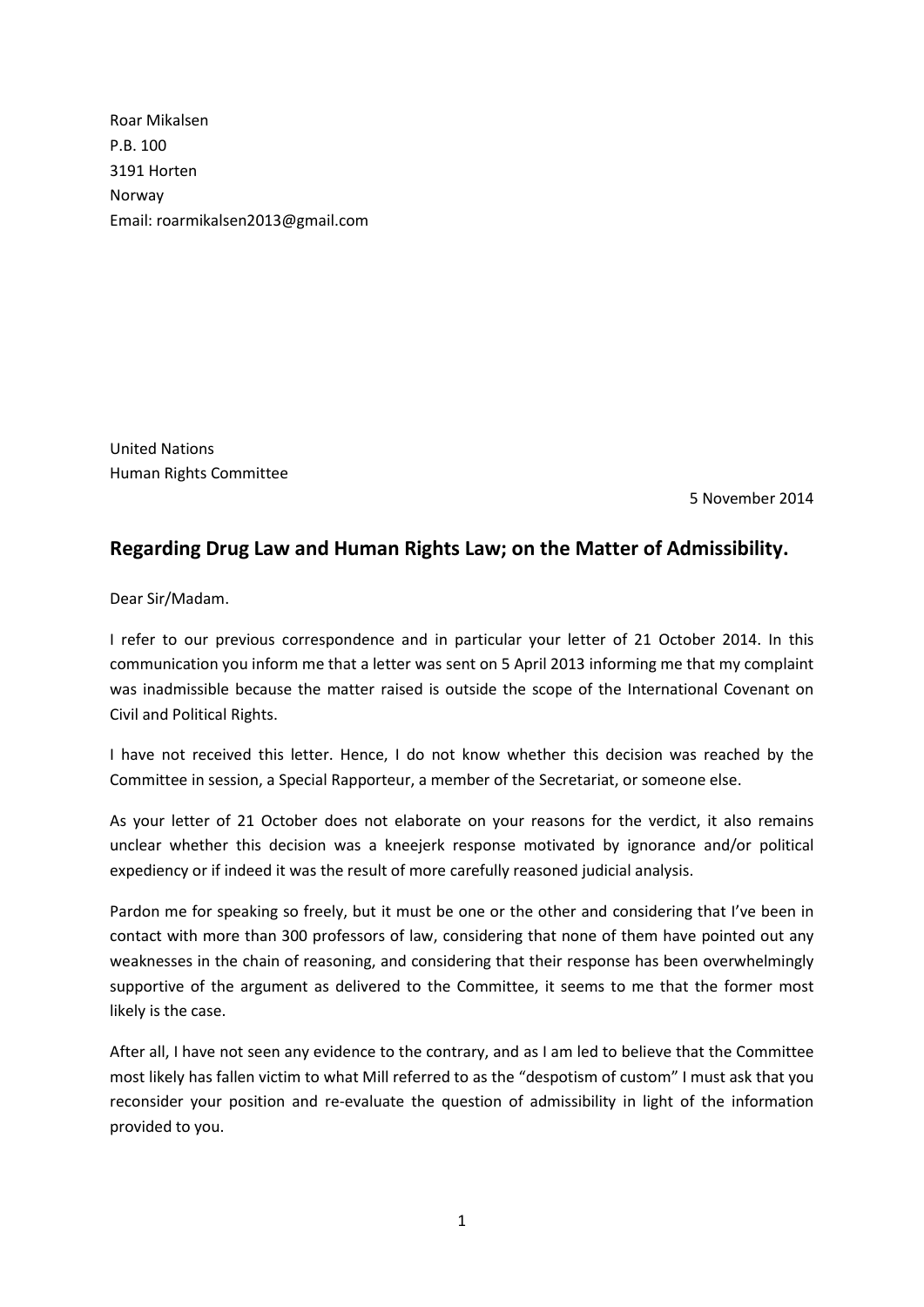Considering the implications of your decision as well as the exceptional nature of the case, it is imperative that you do so. As it stands up to 300 million people are outside the protection of the Covenant, the legal principles upon which our system of law is built are rendered void and worthless in the area of drug policy, and the drug laws positively trump human rights law as they are allowed to continue their growing devastation unrestrained by checks and balances.

It is of utmost importance that you address this situation. In this regard the communication of 21 December 2012 elaborates on our drug policies' fundamental incompatibility with the principles of human rights law. Before you jump to conclusions, however, you should meticulously review also the information provided to you *after* 5 April 2013. This will give you an even better overview of the rights-oriented debate; it will give you an idea of the degree to which officials hitherto have shied away from their responsibilities; it will give you an overview of recent trends; and as you can see from this communication, there are many jurists who have pointed to our drug laws' incompatibility with human rights law. Twenty of them are named in the correspondence of 1 October 2014 and you have also received several law reviews in which, after careful consideration, these legal scholars conclude as I have.

As a matter of fact, *every jurist who has looked seriously into this issue* has concluded that the drug laws represent a grave violation of human rights law. This fact alone speaks volumes about the admissibility of the case. *Indeed*, *it is prima facie evidence that it meets all admissibility criteria*, and when it comes down to its merits our drug laws' destructive function and consequence, as well as the moral panic behind them, has also been thoroughly documented.

As you can see from the 1 October communication, the factual picture concerning our drug laws' societal function and consequence is pretty much undisputed; all the leading scholars and experts are in agreement, and so it makes no sense to claim that the Covenant has no bearing on these issues. Indeed, to anyone familiar with human rights law and the effects of drugs and drug policies, it is obvious that ICCPR articles 2 (1), 2 (3a), 2 (3b), 5 (1), 5 (2), 6 (1), 7, 9 (1), 9 (5), 14 (1), 17 (1), 17 (2), 18 (1), 18 (3), 19 (2), 19 (3), 20 (1), 20 (2), 23 (1), 26, 46 and 47 are of relevance, as they all touch upon a problematic aspect of the status quo. If this is difficult to appreciate, it is only because you are ignorant of the effects of drugs and drug policies—and if this is the case I would be happy to specify *exactly how* each and every one of these articles are applicable to the matter raised as well as provide you with more supporting documentation and/or expert testimony.

I ask that the Committee conscientiously reconsider its position in light of this information. And should you find that the principles of non-discrimination, proportionality, fairness, and justice apply to our drug policies, the October communication also specifies four questions that must be answered to the satisfaction of an impartial, independent and tribunal.

No matter how controversial the issue may be, no matter how uncomfortable prohibitionists are in reconsidering the righteousness of their crusade, no matter how much money, power, and prestige they have vested in the status quo: These questions should be addressed sooner rather than later and the members of the Committee have a certain responsibility in this regard.

Like it or not, you have already received all relevant evidence; *every assertion made* has been corroborated by experts, documented by facts, and referenced for your convenience. In this situation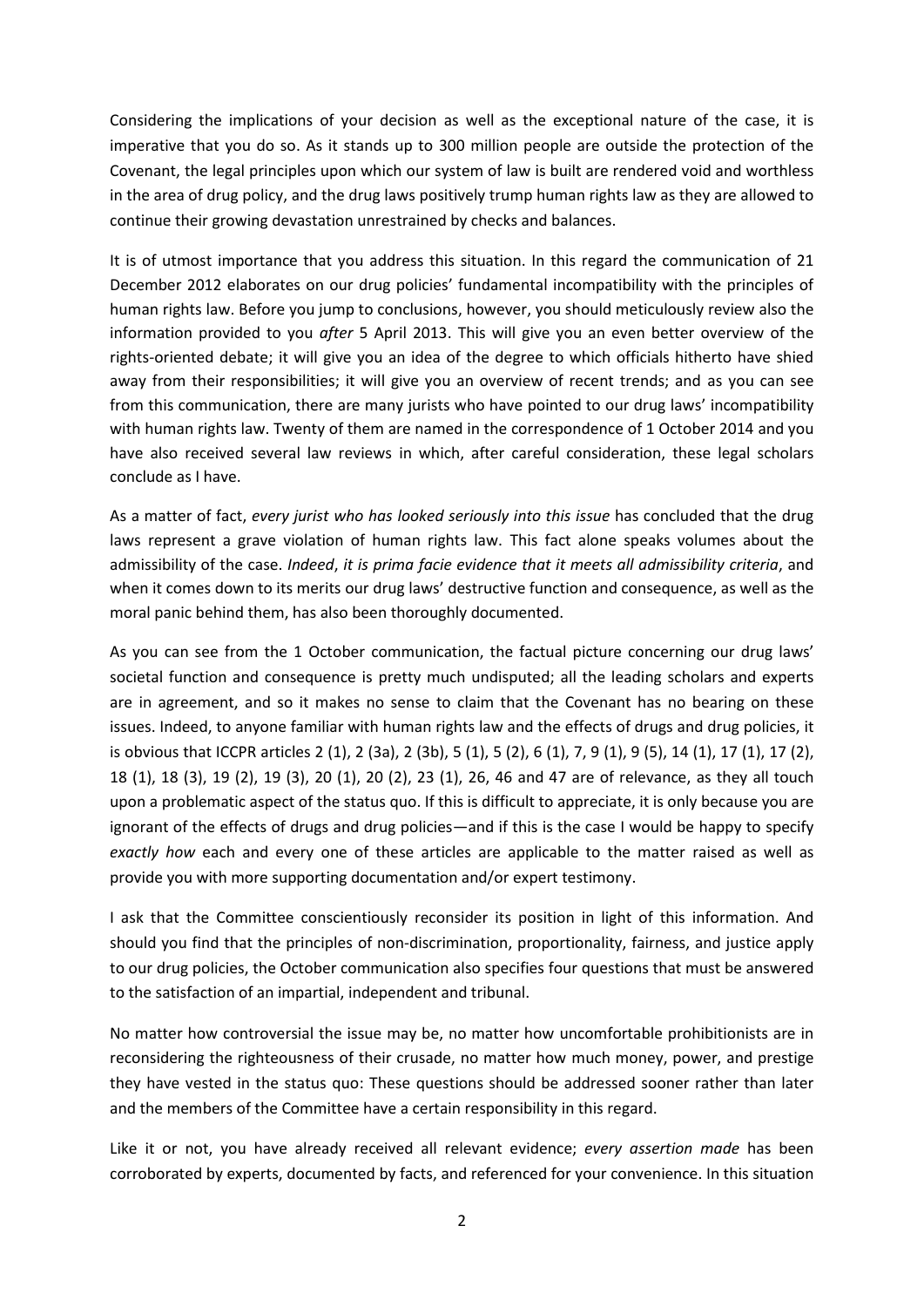your obligations are clear, and even if it might be tempting to close your eyes to current trends and the implications of the rights-oriented debate, you would do wisely to look a few years ahead.

Indeed, the rights-oriented debate cannot be delayed indefinitely.

A quick glance at US trends will tell you that the legalization argument has steadily gained ground over the last 24 years. As of today roughly 60 percent of the population is in favor of legalizing cannabis, and if these trends continue some 80 percent of the population will have joined the movement towards legalization within a couple more years. In other words, there is little doubt that the age of prohibition is nearing its end, and just as the antislavery movement conquered international society in the nineteenth century so the antiprohibition movement will conquer the world in this century.

Already several states have legalized cannabis, and as more and more people wake up to see the discrepancy between the human rights conventions and the drug control conventions for what it is, the legitimacy of the UN drug control conventions is increasingly being contested. Here you have an important role to play. Prohibitionists in UN and elsewhere see the trend towards legalization as a violation of State parties' obligations to the drug control conventions; legalization activists, on the other hand, see *current policies* as a violation of the human rights conventions, and as the tension between prohibitionists and the legalization movement grows stronger the problematic relationship between the drug control conventions and the human rights conventions will have to be resolved.

Considering the principal importance of the issue to be determined, the practical implications for billions of people, as well as the fact that the corruption of the UN legal system will become evident if you fail to comply, you will save both yourselves and the world a lot of trouble if you act on this matter now. And so, to recapitulate, what I want you to reconsider is this:

 Whereas the fundamental principle from which our system of law follows is that the individual is to have as much freedom, responsibility, and self-determination as absolutely possible—that is, as compatible with a similar right and freedom of others; whereas to whatever degree our rights and freedoms shall be restricted weighty societal considerations must necessitate such actions—that is, they must be required for the protection of the general welfare and the purpose of securing due recognition and respect for the rights and freedoms of others; whereas the purpose of human rights law is to see to it that this is so and to protect the individual from undue, unjust, and arbitrary interferences; whereas at the core of the Covenant we therefore find certain legal principles, principles that are derived from the Wholeness concept, are mirrored in all humanitarian values, and bring together constitutional law, social contractarian thought and moral theory; whereas the articles of the Covenant are the result of these principles and established to promote them so that their light can shine forth as we mature as a society towards greater levels of understanding; whereas the Covenant thus is established to ensure to all people, *without distinction of any kind*, protection against discriminatory, unjust, arbitrary and disproportional practices; whereas this obviously includes the world's 200-300 million drug users, and whereas the objective of the Committee therefore is to secure *also to them* the rights and protections recognized in the Covenant: Considering that you undertake to strive for the advancement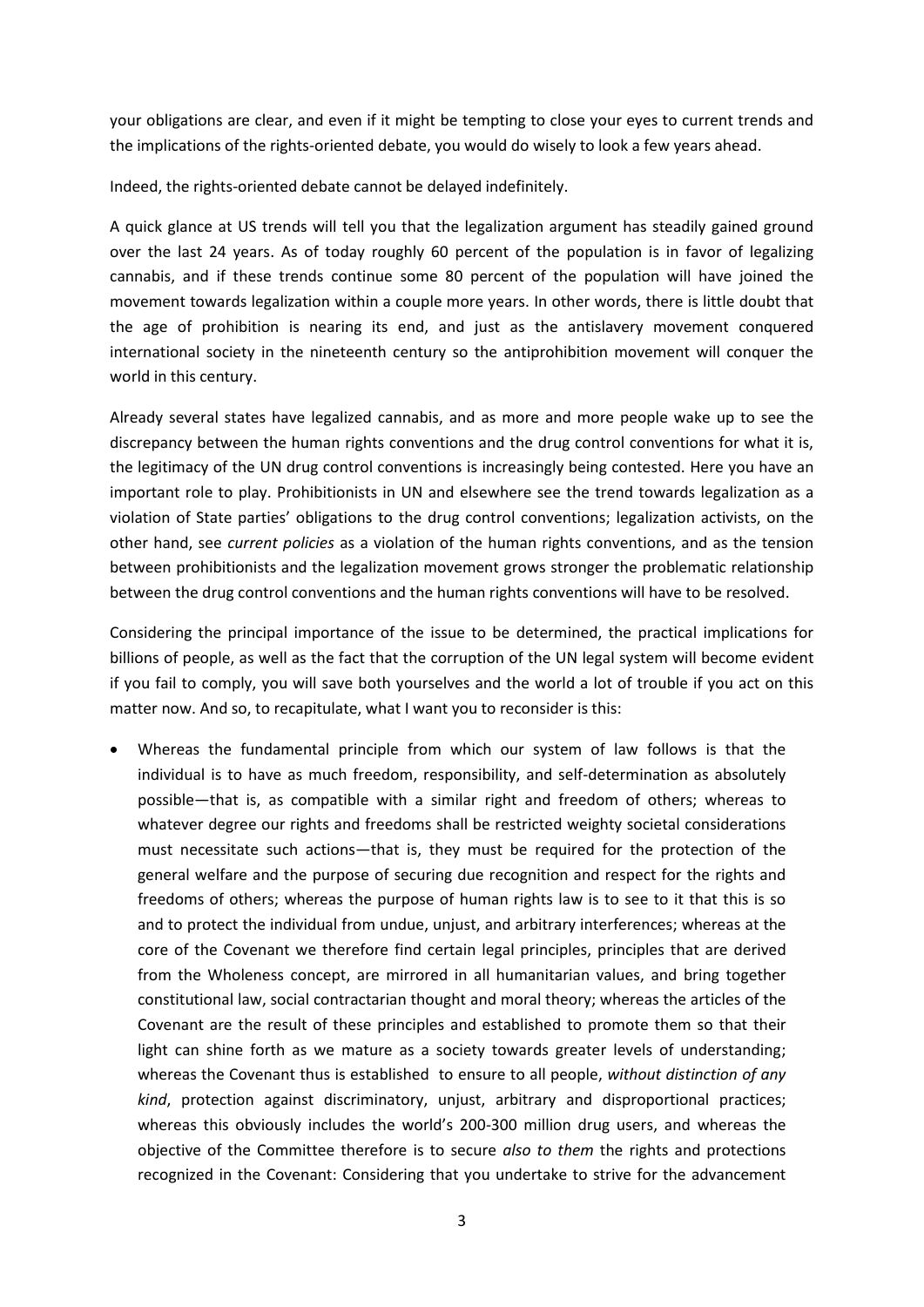and observance of the rights and protections recognized in the Covenant; considering that the principles you have a duty to promote establish certain criteria that our system of law must be in accordance with in order to be lawful; considering that you have received overwhelming evidence that the drug laws, as measured against these criteria, are found wanting; considering that these laws' societal function and consequence has been so devastating that they fulfill the criteria as gross human rights violations and crimes against humanity; considering that you have received hundreds of pages of documentation that legal scholars and drug policy experts around the world have concluded the same; considering that former officials of such stature as UN Secretary General and High Commissioner for Human Rights are among the people who have detailed this factual picture for you; considering that you have been presented with four questions that prohibitionists must answer to the satisfaction of an independent, impartial and competent tribunal if these scholars' and experts' conclusions are to be refuted; considering that the prohibitionist regime has never been submitted to the test of reason and that our officials hitherto have refused to respond to these questions; considering that *the rule of law demands that they be answered*, but that every official confronted with the matter, both at the Norwegian and European level, has flouted his duties and denied us our right to an effective remedy; considering that some 30 million European drug users therefore are without the protection of human rights law and considering that the UN legal system is our last refuge; considering that the credibility of the UN system now depends on the degree to which you take the promotion and observance of human rights law seriously; considering that your responsibility not only to the world's drug users, but humanity at large, the UN Charter, the rule of law, and the Covenant you have affirmed to protect and promote is clear; considering that objectively speaking there is no doubt that the legalization activists' concerns are valid and that in order to protect the integrity of the principles at the heart of the Covenant you therefore need to see to it that human rights law rules supreme, that the matter is properly reviewed, and that these questions are satisfactorily answered; considering that if you fail to do so without adequately addressing the issues raised herein—that is, explaining *wherein* this chain of reasoning you disagree and/or *what more* corroboration we need to substantiate our contentions—it will become evident that the Committee itself is part of the problem, that it is misusing its authority in an attempt to arrest the development of human rights law rather than advance it, and that in doing so you are standing shoulder to shoulder with gangsters and war profiteers against the rule of law and the interests of humanity: *All this considered, will you please reconsider your position? And if you refuse to do so, will you care to explain your reasons for maintaining that the principles of human rights law do not apply to our drug laws*, *how this decision was brought about, and who participated in its deliberations?*

The situation being what it is—and you having sworn to discharge your duties as members of the Human Rights Committee impartially and conscientiously—I expect you to come back to me with a thoughtful response. Whether or not you agree with my legal reasoning, therefore, I expect a principled and consistent legal analysis from your end, one that recognizes the influence of the natural rights tradition on the framers of our constitutions and conventions, and that a proper interpretation of the Covenant therefore must take into account the basic precepts of this tradition.